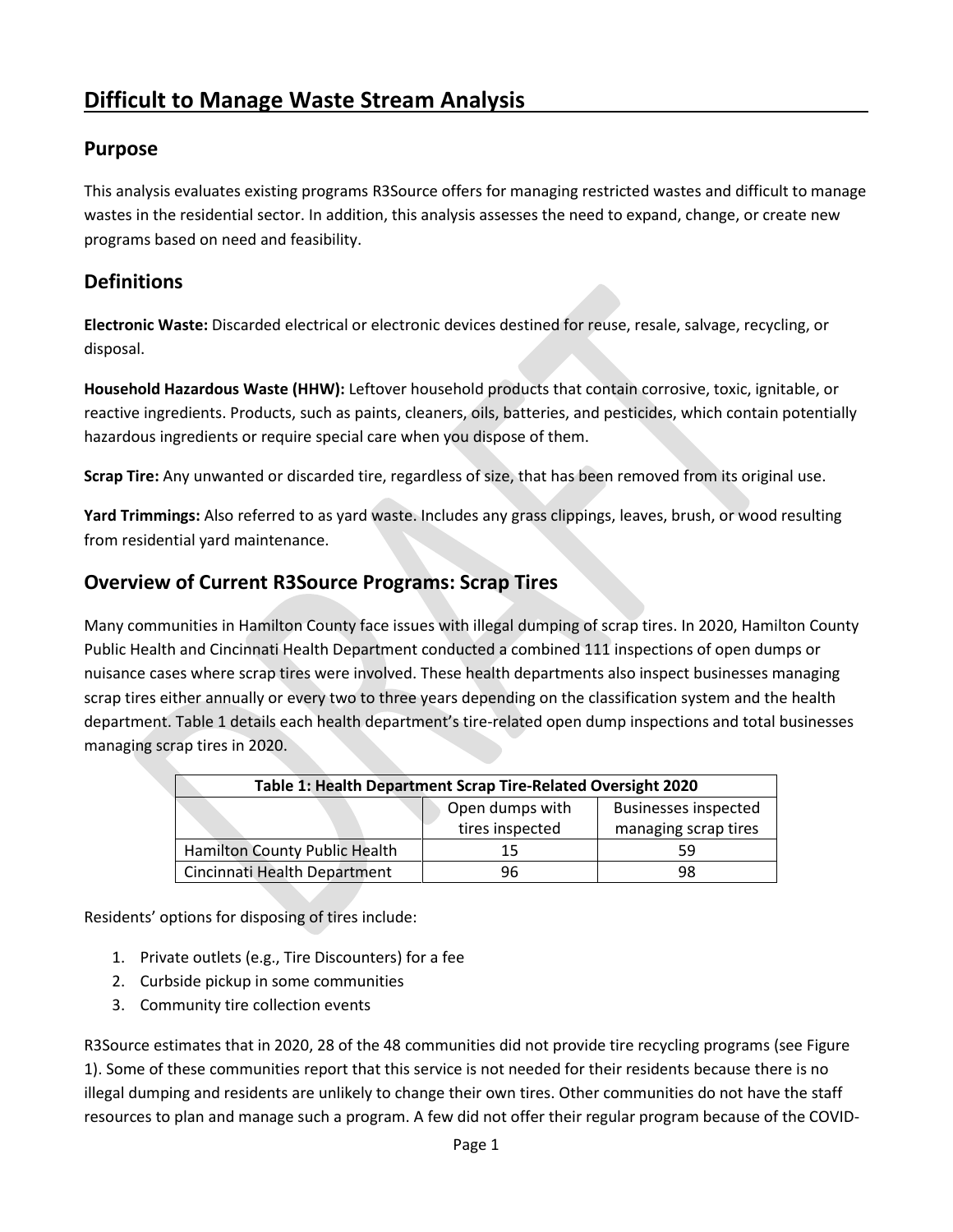19 pandemic. Residents can recycle their scrap tires with a few private businesses for a fee. R3Source maintains a list of these outlets on our website.

## **Keep Cincinnati Beautiful Scrap Tire Partnership**

Every year R3Source partners with Keep Cincinnati Beautiful (KCB) to hold scrap tire drop-off events throughout Hamilton County. R3Source grants \$19,000 to KCB who coordinates tire collection containers for delivery to a community site. The communities organize and carry out the collections.

**28**

 $\blacksquare$  Held tire collection  $\blacksquare$  Did not hold tire collection

**Held tire collection 20**

**Figure 1: Scrap Tire Programs in Hamilton County Communities 2020**

> **Did not hold tire collection**

In 2020, this program recycled 47 tons (4,673 tires) and supported:

- 17 collections in 14 communities
- 15 collections outside of the City of Cincinnati
- 2 collections within the City of Cincinnati

These events predominantly focus on residentially collected and dropped off tires, either from individuals or through community cleanup efforts. Unlike most of R3Source's programs, these tire drop-offs are often community specific and are not open to all Hamilton County residents. Fourteen of the 48 communities accessed this program for their tire drop-off events.

Communities using KCB scrap tire partnership program in 2020 are as follows:

- City of Cincinnati (2)
- Deer Park
- Evendale
- Forest Park
- Golf Manor
- Harrison Twp
- Mt. Healthy
- North Bend
- St. Bernard
- Springdale
- Springfield Twp
- Sycamore Twp (2)
- Symmes Twp (2)
- Woodlawn

#### **Environmental Enforcement Program**

In 2018, R3Source worked with the Hamilton County Sheriff's office to create a full-time Environmental Enforcement officer position. One of the primary goals of this position is to investigate scrap tire dumping and other related crimes. This program will be analyzed in depth in the Special Programs Analysis.

#### **Comparing to Other Solid Waste Management Districts' Programs**

**Butler County** held two tire amnesty collection days in the fall for Butler County residents. In 2020, they collected 206 tons or 20,600 of tires at a cost of \$39,973 (including grant funds).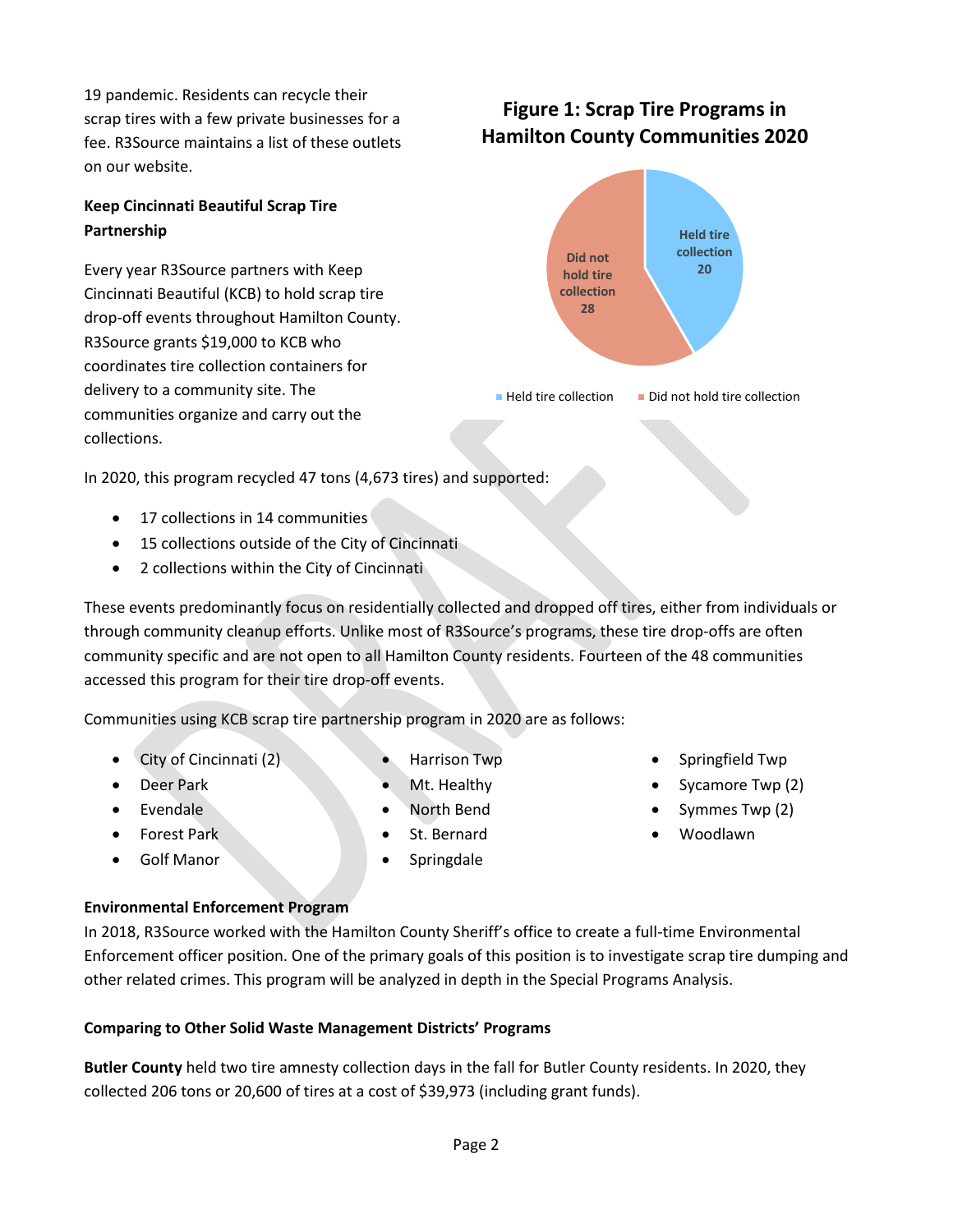**Clermont County** did not hold tire amnesty events due to the unavailability of the 2020 Ohio EPA Scrap Tire Amnesty Grant. Clermont County has a permanent collection spot at the Clermont County Engineers for cleanups of larger quantities of illegally dumped tires. Clermont County accesses the Ohio EPA scrap tire remediation program for this service. Clermont County spent about \$17,000 (including grant funds) on tire collections in 2020 and collected 11.75 tons or 1,175 tires.

**Cuyahoga County** conducts a scrap tire roundup every September or October by partnering with local communities to hold tire collection at their community garages. In 2020, they collected 211 tons of tires (21,100 tires) and spent \$54,857 on the program.

|                             | Table 2: Comparison of Solid Waste Management District 2020 Tire Programs |                                |                     |  |  |
|-----------------------------|---------------------------------------------------------------------------|--------------------------------|---------------------|--|--|
| <b>Solid Waste District</b> | <b>Tons of Tires Collected</b>                                            | <b>Cost of Tire Program(s)</b> | <b>Cost Per Ton</b> |  |  |
| <b>Butler County</b>        | 206                                                                       | \$39,973                       | \$194               |  |  |
| <b>Clermont County</b>      | 12                                                                        | \$17,000                       | \$1,417             |  |  |
| Cuyahoga County             | 211                                                                       | \$54,857                       | \$260               |  |  |
| <b>Hamilton County</b>      |                                                                           | \$17,187                       | \$366               |  |  |

Program costs and tire tonnages for these selected SWMD programs are summarized in Table 2.

## **Comparison with Reference Year in Current Plan (2014)**

Compared to the reference year program for the current plan (2014) and the previous plan (2009), the 2014 tire collection program was the largest as shown in Table 3.

| Table 3: Scrap Tire Collection Program 2009, 2014, and 2020 |                       |                   |                 |  |
|-------------------------------------------------------------|-----------------------|-------------------|-----------------|--|
|                                                             | 2009                  | 2014              | 2020            |  |
| <b>Tires Collected</b>                                      | 7,166 tires (72 tons) | 10,017 (102 tons) | 4,673 (47 tons) |  |
| <b>Scrap Tire Costs</b>                                     | \$23,000              | \$25,251          | \$17,187        |  |
| Cost Per Ton                                                | \$319                 | \$248             | \$366           |  |

The COVID-19 pandemic caused a lower-than-average number of communities offering tire collection programs. The partnership with KCB for the Scrap Tire Collection Program in 2020 was conducted similarly to the program in the last plan reference year of 2014, however R3Source received supplemental funds from Ohio EPA in 2014 for scrap tire collection.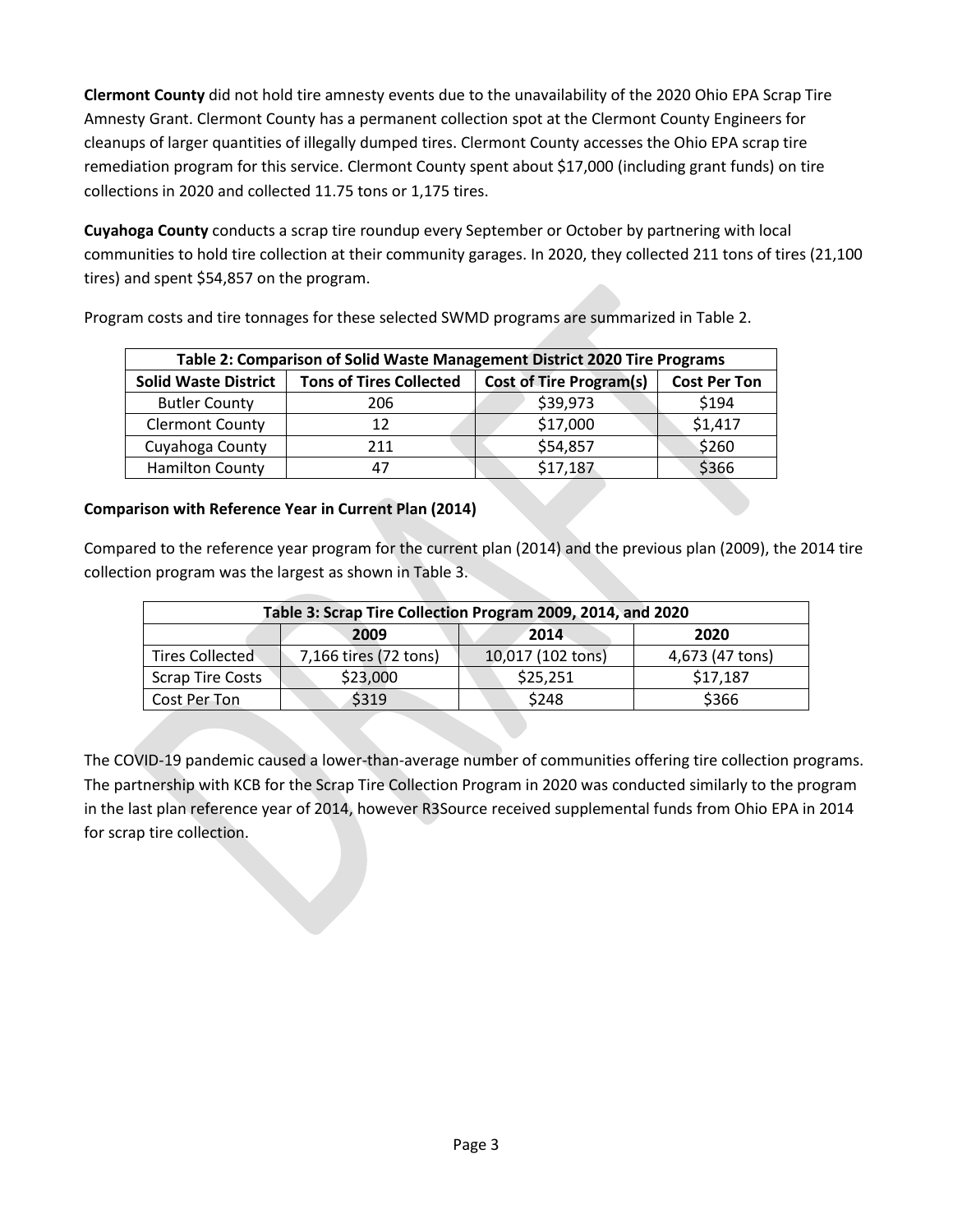## **Scrap Tire Gap Analysis and Solutions**

|                                                                                                                                              | Table 4: Strengths and Weaknesses of R3Source Scrap Tire Programs                                                                   |
|----------------------------------------------------------------------------------------------------------------------------------------------|-------------------------------------------------------------------------------------------------------------------------------------|
| <b>Strengths</b>                                                                                                                             | <b>Weaknesses</b>                                                                                                                   |
| Communities consistently use most or all of<br>the funding.                                                                                  | KCB accountant is only in one day per week which<br>٠<br>can delay invoicing.                                                       |
| Provides collection containers to encourage<br>$\bullet$<br>cleanup of scrap tire piles.<br>Partnering with KCB and communities<br>$\bullet$ | Participating communities may not realize the<br>$\bullet$<br>KCB Partnership is funded by R3Source since it is<br>operated by KCB. |
| reduces staff time.                                                                                                                          | Same communities use the program every year.<br>٠                                                                                   |
| Helps alleviate public health issue.<br>٠                                                                                                    | Community specific; not open to all HC residents.                                                                                   |
| Communities provide all event staffing.<br>$\bullet$                                                                                         | No reduction in tires collected over the life of                                                                                    |
| Saves communities money.<br>$\bullet$                                                                                                        | program.                                                                                                                            |
| Cleans up blighted properties.<br>$\bullet$                                                                                                  |                                                                                                                                     |
| Tires are recycled.<br>$\bullet$                                                                                                             |                                                                                                                                     |
| <b>Opportunities</b>                                                                                                                         | <b>Threats</b>                                                                                                                      |
| Operate program internally or have invoices                                                                                                  | Not all communities are aware of program.                                                                                           |
| sent directly to R3Source.                                                                                                                   | No R3Source control over how it is promoted.                                                                                        |
| Ask communities to accept from all Hamilton<br>$\bullet$                                                                                     | Promotion must be specific to eligible audience.<br>$\bullet$                                                                       |
| County residents.                                                                                                                            |                                                                                                                                     |
| Give funds directly to community to<br>$\bullet$                                                                                             |                                                                                                                                     |
| administer their own tire collection programs.                                                                                               |                                                                                                                                     |

- **1. Improve existing scrap tire fee system.** Currently, residents are required to pay an Ohio EPA fee of \$1 per tire when they purchase a new tire. To dispose of a tire at retail tire stores, there is a recycling fee between \$2 and \$3 per tire. This cost discourages some residents and tire scrappers from properly recycling the tire and adds to the significant scrap tire dumping problem seen in Hamilton County and throughout the state of Ohio.
	- ➢ R3Source could continue working with Ohio EPA and other statewide partners to change the statewide program to encourage proper recycling of scrap tires and discourage illegal dumping.
- **2. Create community partnerships.** Fourteen communities held 17 scrap tire collections through the KCB partnership in 2020.
	- $\triangleright$  Work with communities lacking the staff to hold tire collection events to partner with neighboring communities. For example, perhaps St. Bernard could allow Elmwood Place residents to use the event.
	- $\triangleright$  Consider providing extra funding to those events to cover the host community's increased cost.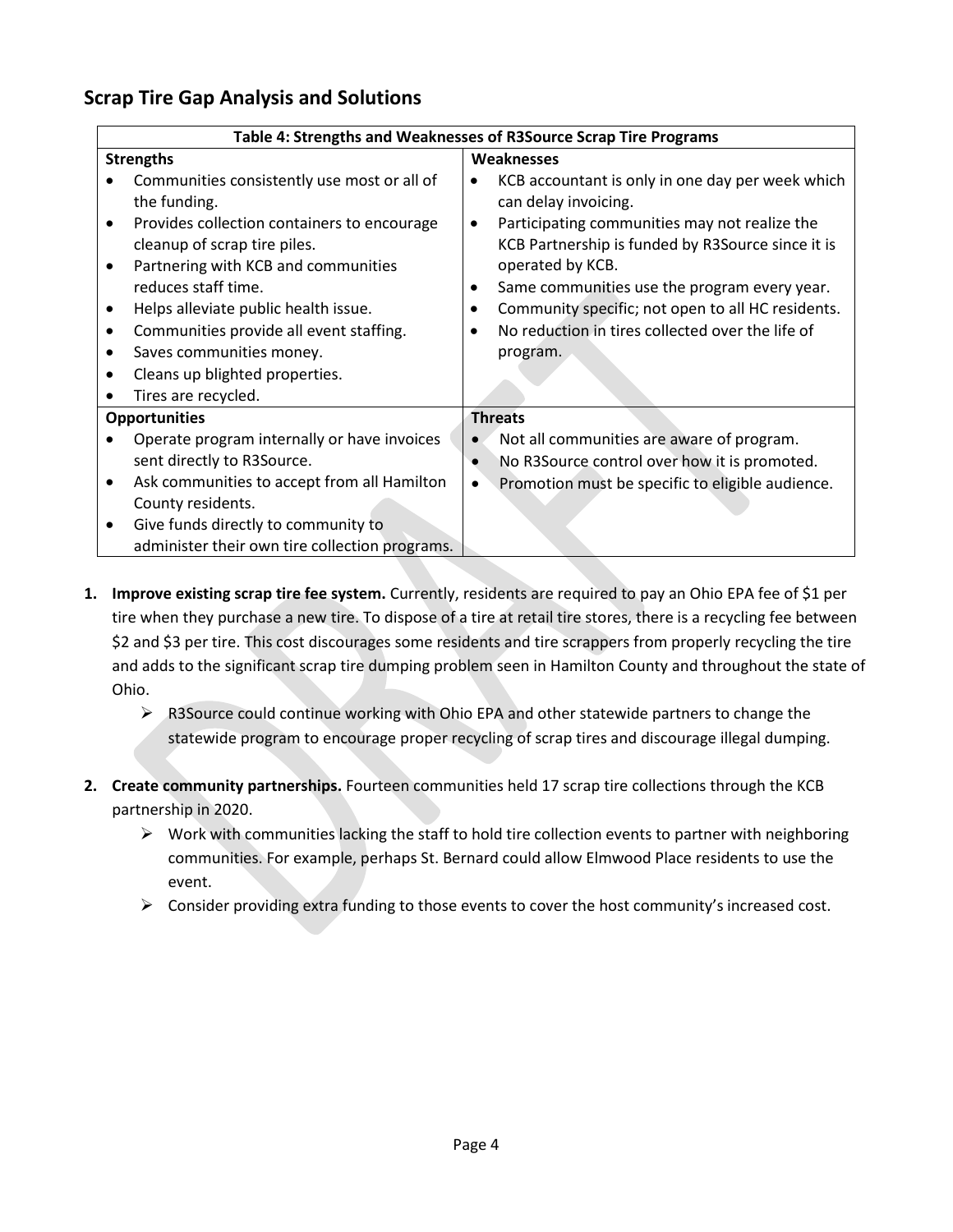# **Overview of Current R3Source Programs: Yard Trimmings**

In 2018, R3Source conducted a characterization study of residential waste entering Rumpke Sanitary Landfill<sup>i</sup>. Yard trimmings comprised 16.9% of the total waste residents landfilled (or approximately 42,419 tons). Figure 2 shows the percent of material that could have been composted through backyard composting, including the portion that was yard trimmings.



**Figure 2: Yard Trimmings Landfilled by Hamilton County Residents in 2018.**

## **Community Curbside and Drop-Off Programs for Yard Trimmings**

Of the 48 communities within R3Source boundaries, 20 have curbside collection of yard trimmings for most of the year, 12 have seasonal curbside collection, and 2 have drop-offs. Fourteen communities offer no collection of yard trimmings. Fall leaves and/or Christmas trees comprise much of the seasonal collection. Figure 3 gives a breakdown of community yard trimmings programs.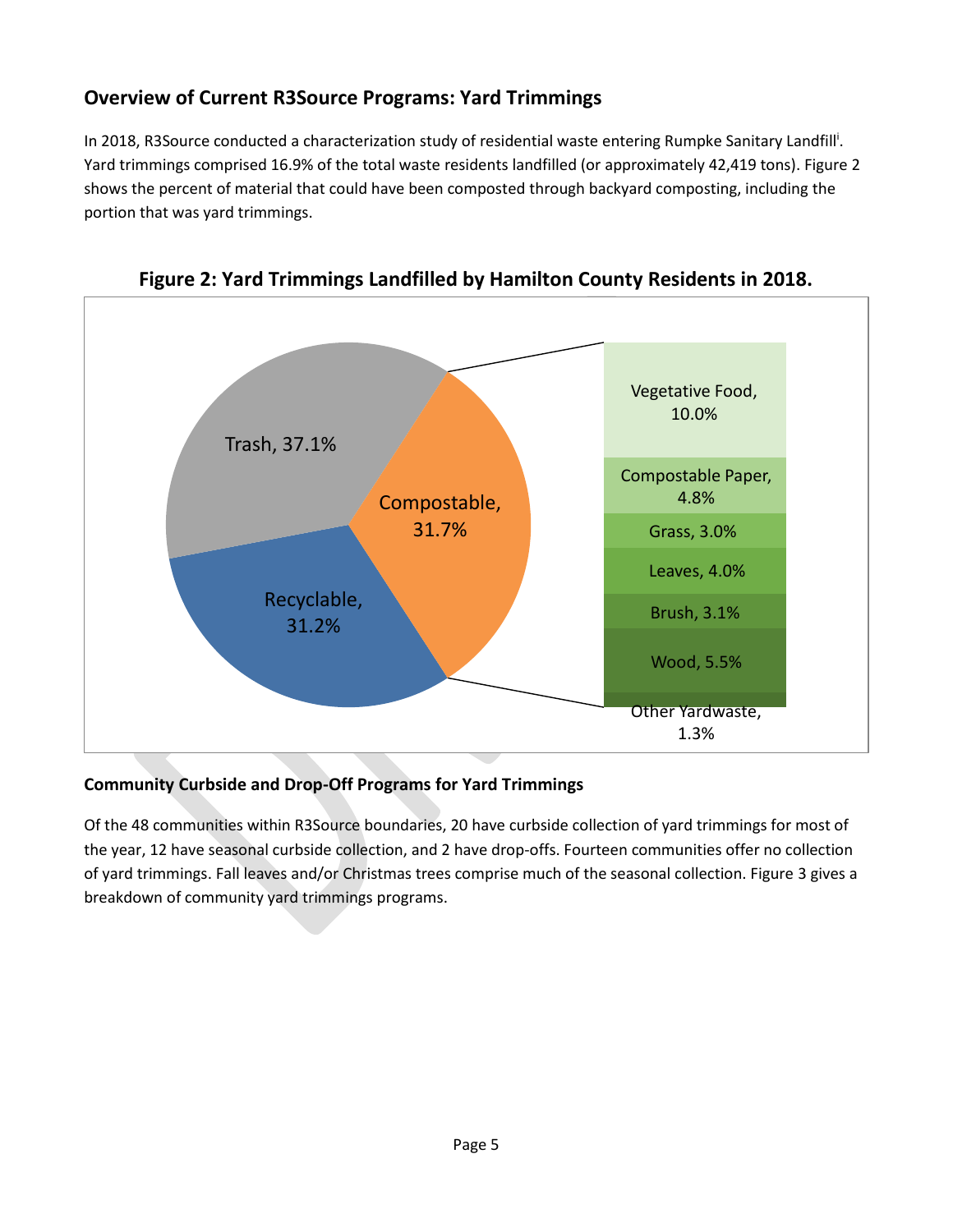

The 14 communities with no yard trimmings programs are:

- 1. Village of Addyston
- 2. Anderson Township
- 3. City of Cheviot
- 4. Village of Cleves
- 5. Colerain Township
- 6. Delhi Township
- 7. Green Township
- 8. Harrison Township
- 9. Village of Lincoln Heights
- 10. Miami Township
- 11. City of Mt. Healthy
- 12. Village of North Bend
- 13. Springfield Township
- 14. Whitewater Township

R3Source has two programs targeting yard trimmings, both residential in focus. One is the annual Yard Trimmings Drop-Off Program which began in the early 1990s, and the other is the Get the Dirt on Backyard Composting seminar series which began in 2012.

#### **Yard Trimmings Drop-Off Program**

R3Source operates three residential drop-offs for yard trimmings via contracts with outside providers. The sites open in March and close in early December, with two days in January for Christmas tree composting. All contractors compost or mulch dropped off materials. In 2020, the Yard Trimmings Drop-Off program is summarized as follows:

- Cost \$231,886
- 9,076 households participated
- 3,870 tons of yard trimmings composted
- Cost per ton diverted: \$59.90

The Covid-19 pandemic likely affected the 2020 number of households participating. The East-side location did not count residents and the West-side location did not open until June 6, 2020.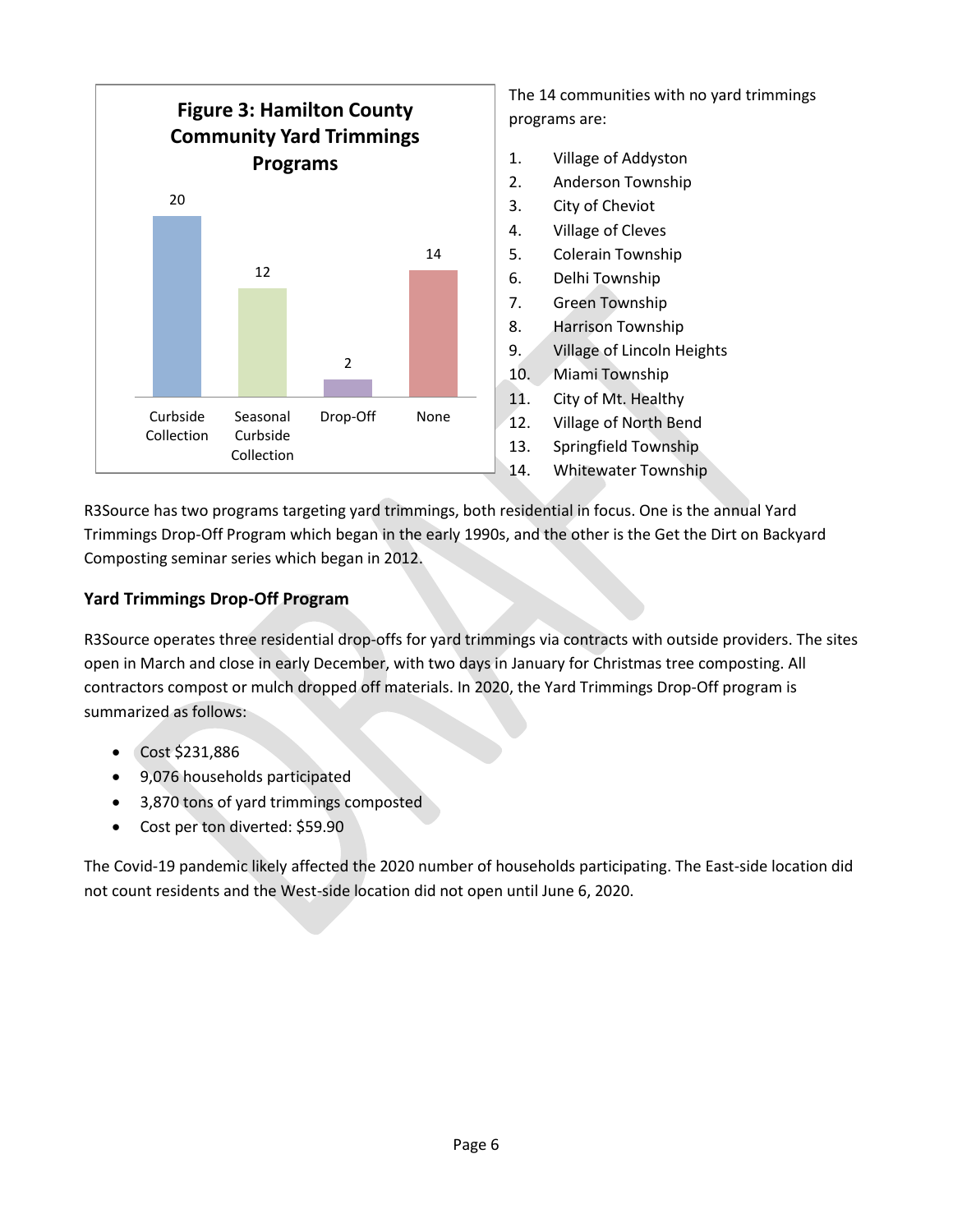

Figure 4 shows the yard trimmings collected and composted by each of the three sites from 2016 to 2020. Participation and tonnage collected in the program is contingent on the weather. A large storm event can dramatically increase the tons collected through the program while a dry summer can lead to less yard trimmings collected.

R3Source intentionally sited the three Yard Trimmings Drop-Off sites to provide convenient access to residents in the northern, western, and eastern areas of the county. Host communities do not provide separate curbside collection of yard trimmings for composting. The sites are located in Anderson, Green, and Colerain Townships.

The Green Township (West) site was relocated in 2020 due to renovations at Kuliga Park. Although Table 5 shows the West location serving the most

| Table 5: Yard Trimmings Drop-Off Performance by Location 2020 |                       |                   |             |                     |  |
|---------------------------------------------------------------|-----------------------|-------------------|-------------|---------------------|--|
| Location                                                      | <b>Tons Collected</b> | <b>Households</b> | Cost        | <b>Cost Per Ton</b> |  |
| East                                                          | 2.414                 | not counted       | \$51,977.56 | \$21.53             |  |
| North                                                         | 1,000                 | 3,531             | \$89,710.75 | \$89.71             |  |
| West                                                          | 456                   | 5,545             | \$76,421.25 | \$167.59            |  |

households, the East location typically has the most users. As previously noted, due to required social distancing, the East location did not count residents in 2020. The East location received the largest amount of yard trimmings in 2020. Table 5 breaks down the tons collected, number of households participating, and cost of each of the three locations in 2020.

As shown in Table 5, the cost per ton of yard trimmings collected varies widely between the sites. Both the East and North locations operate at the site of an existing business, which may lower the cost per ton of material while the West location has historically operated in a Green Township park moving to an elementary school in 2020. Since the reference year of 2020 was out of the ordinary with the COVID-19 pandemic affecting the operation of the Yard Trimmings site, calculations for the 2019 operation of the three sites were as follows: East was \$27.91 per ton, North was \$109.80 per ton, and West was \$117.06 per ton.

R3Source does not assess user fees for participating in the Yard Trimmings Drop-Off program. Program promotion included the following components: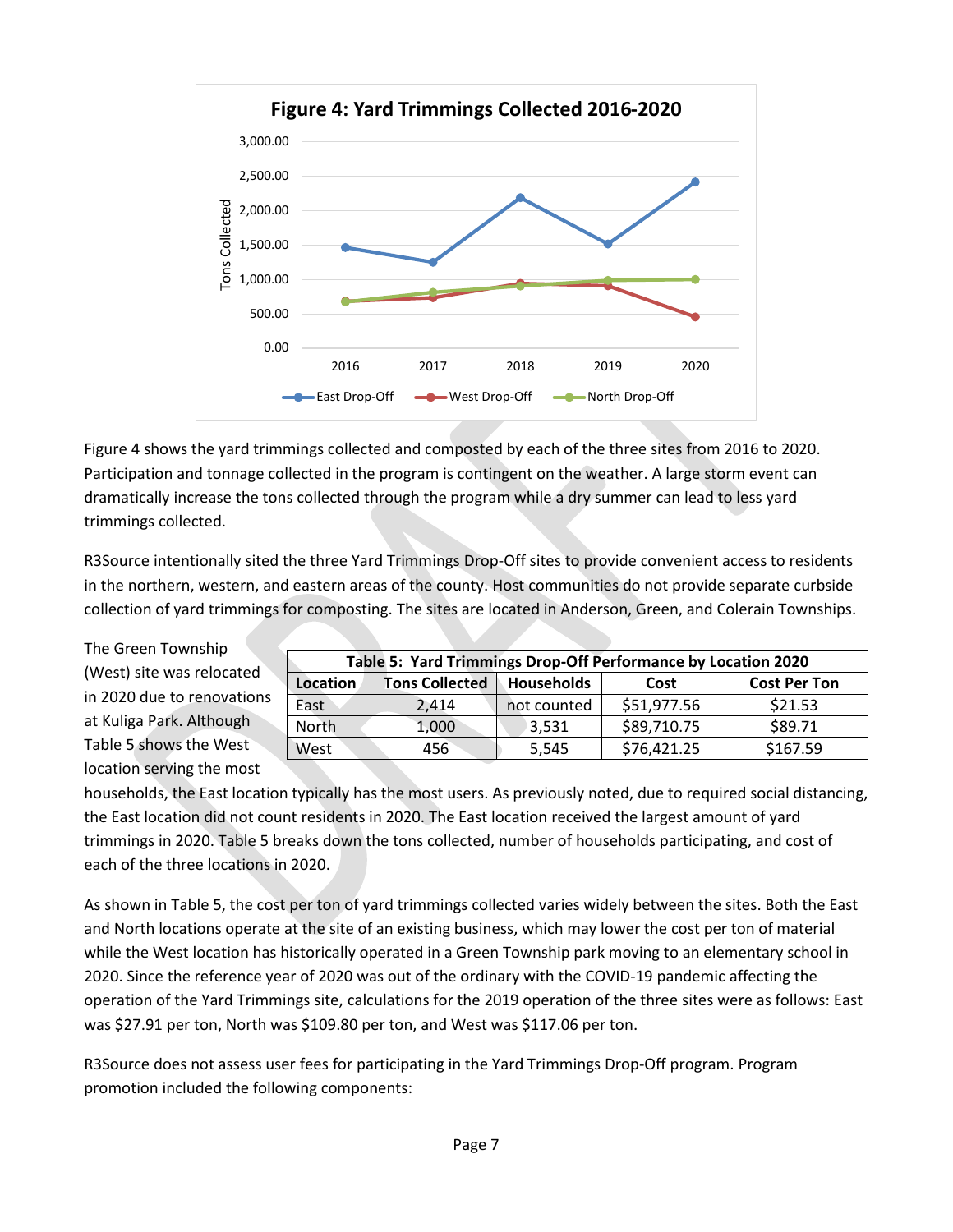- Email sent to about 4,400 residents at opening and closing
- Direct mail to community contacts
- Newspaper ads
- Community-level promotion (e.g., websites, newsletters)
- R3Source website
- Social media

#### **Comparing to other SWMD programs:**

The only similarly sized Ohio solid waste District that offers a program comparable to Hamilton County's Yard Trimmings program is the Montgomery County Solid Waste Management District. Montgomery County operates their own yard trimmings drop off location with Montgomery County staff and sells the ground materials to a local mulch company. In 2020, Montgomery County's yard trimmings drop-off collected 10,510 tons at a cost of approximately \$177,428. This cost includes equipment depreciation on three pieces of heavy equipment, staff cost for three employees, and fuel costs. In 2020, Montgomery County sold the ground materials for \$12 per ton for a revenue of \$126,120. After subtracting the revenue, Montgomery County's new cost for the program in 2020 was \$51,308.

| Table 6: Comparison of Solid Waste Management District Yard Trimmings Programs                      |        |           |         |  |
|-----------------------------------------------------------------------------------------------------|--------|-----------|---------|--|
| <b>Tons Collected in 2020</b><br><b>Solid Waste District</b><br>Cost in 2020<br><b>Cost Per Ton</b> |        |           |         |  |
| <b>Hamilton County</b>                                                                              | 3.870  | \$231,886 | \$59.92 |  |
| <b>Montgomery County</b>                                                                            | 10.510 | \$51,303  | \$4.88  |  |

#### **Comparison with Reference Year in Current Plan (2014)**

R3Source conducts the Yard Trimmings Drop-Off program much the same as in 2014, with three locations and similar levels of promotion. The amount of material collected at the site is largely dependent on weather.

| Table 7: Yard Trimmings Program 2014 vs 2020 |              |           |  |  |  |
|----------------------------------------------|--------------|-----------|--|--|--|
|                                              | 2014<br>2020 |           |  |  |  |
| <b>Tons Collected</b>                        | 2,642        | 3,870     |  |  |  |
| Households                                   | 37,582       | 9,076     |  |  |  |
| Costs                                        | \$134,565    | \$231,886 |  |  |  |
| Cost Per Ton                                 | \$50.93      | \$59.90   |  |  |  |

| Table 8: Strengths and Weaknesses of Yard Trimmings Drop-Off Program |                                                     |  |  |  |
|----------------------------------------------------------------------|-----------------------------------------------------|--|--|--|
| <b>Strengths</b>                                                     | <b>Weaknesses</b>                                   |  |  |  |
| Drop-offs located in communities that do not                         | High cost.                                          |  |  |  |
| have access to curbside yard trimmings                               | Sites may not be in most populated areas.           |  |  |  |
| collection.                                                          | Residents may not identify as a R3Source            |  |  |  |
| Effective in diverting material from landfill.                       | program. Branding is not clearly visible on         |  |  |  |
| Fulfills need in community.                                          | signage.                                            |  |  |  |
| Creates jobs and feedstock for commercial                            | Limited control over site location.<br>$\bullet$    |  |  |  |
| products.                                                            | Limited variety in bidders.<br>٠                    |  |  |  |
| Collects clean material with little contamination.                   | Limited control of what happens to material.<br>٠   |  |  |  |
|                                                                      | Disincentive to communities to start program.<br>٠  |  |  |  |
|                                                                      | Not easily accessible to elderly, residents without |  |  |  |
|                                                                      | vehicles, and residents who work weekends.          |  |  |  |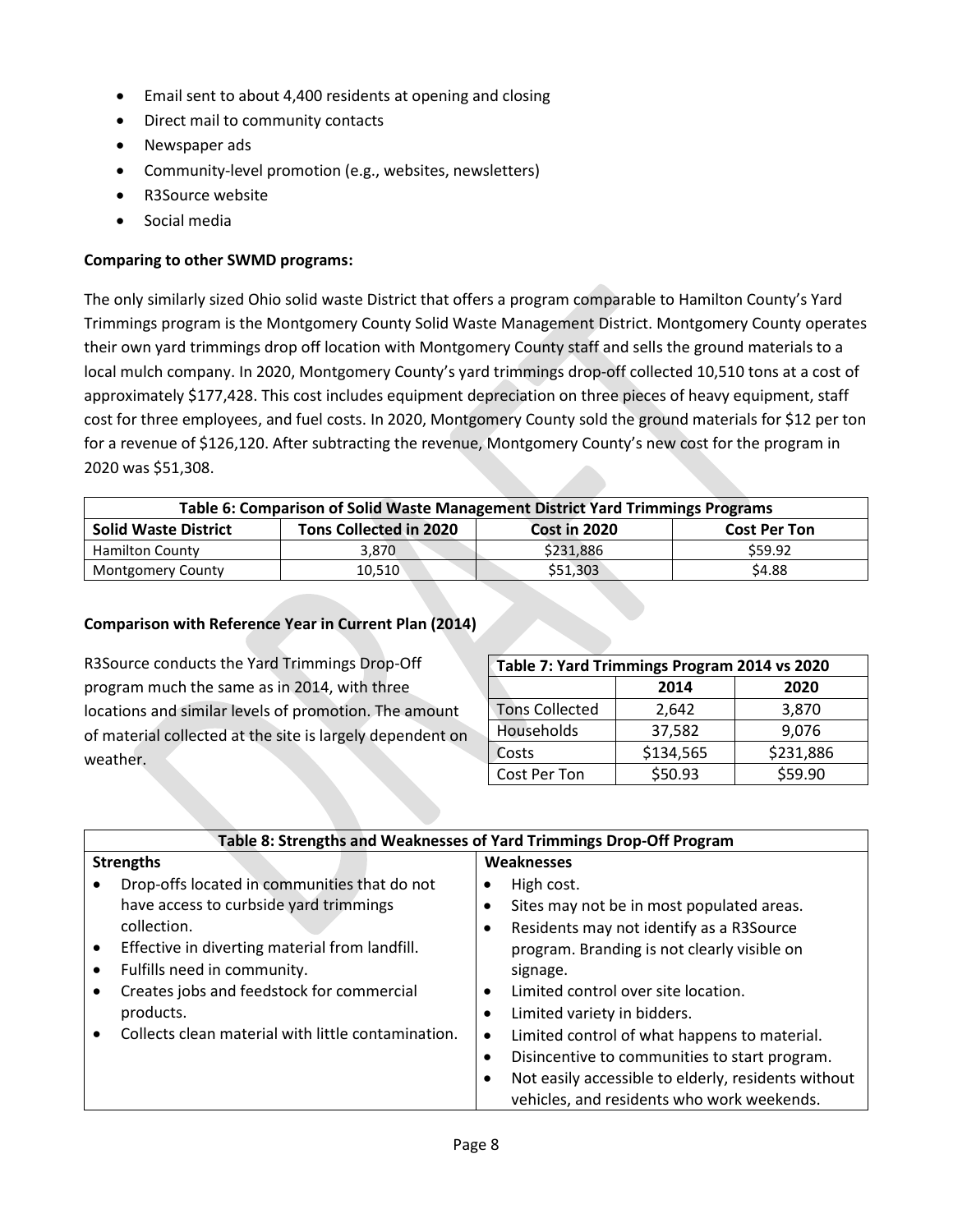|                                                                                                                                                                                                                                                                                                                                                                                                                                                                                                     | No way of communicating with residents<br>$\bullet$<br>participating.                                                                                                               |
|-----------------------------------------------------------------------------------------------------------------------------------------------------------------------------------------------------------------------------------------------------------------------------------------------------------------------------------------------------------------------------------------------------------------------------------------------------------------------------------------------------|-------------------------------------------------------------------------------------------------------------------------------------------------------------------------------------|
| <b>Opportunities</b>                                                                                                                                                                                                                                                                                                                                                                                                                                                                                | <b>Threats</b>                                                                                                                                                                      |
| Encourage participants to backyard compost.<br>Help fund community collection infrastructure.<br>Brand with R3Source not just "Hamilton County".<br>$\bullet$<br>Reach out to landscapers as potential vendors.<br>٠<br>Incorporate food waste into program.<br>Partner with Butler County or Great Parks.<br>Conduct promotional campaign about yard<br>trimmings.<br>Request that vendors collect emails.<br>Promote other outlets outside the program.<br>٠<br>Incorporate into a CHaRM facility | Dependent on two vendors wanting to continue.<br>Lack of opportunities or lack of knowledge of<br>٠<br>opportunities on west side.<br>School could pull host location.<br>$\bullet$ |

## **Backyard Composting Promotion**

R3Source prioritizes educating residents about backyard composting. When residents compost material in their backyards, local governments have no energy or other costs associated with the transportation and composting of the material. Residents can use that material to improve soil in their lawns and gardens. R3Source reaches residents with the backyard composting message primarily with three programs:

- Seminar: conduct an annual seminar series titled "Get the Dirt on Backyard Composting". In 2020, 428 residents attended the one-hour seminar, which R3Source held virtually on four different dates.
- Compost Bin Sale: in 2019, R3Source brought back the popular Backyard Compost Bin Sale, holding events in 2019 and 2020. In 2020, residents purchased 600 compost bins at the sale.
- Blog: R3Source writes a composting blog to encourage residents to compost in their backyards. In 2020, the blog received 77,200 page views.

## **Community Yard Trimmings Grant Opportunities**

Since 2018, under the current Solid Waste Plan Update, communities can claim organics collected and composted in the Residential Recycling Incentive (RRI) program. In 2020, 26 communities claimed yard trimmings composted or mulched representing 17,238 tons.

In addition, in 2019 R3Source offered communities a Yard Trimmings Infrastructure Grant to help offset the startup costs for Yard Trimmings programs. In a survey where 37 of the 48 communities responded, 20 communities said they would be very interested in an infrastructure grant and nine said they might be interested. Despite this, only two communities, Amberley Village and North Bend, applied and both received funds through this grant.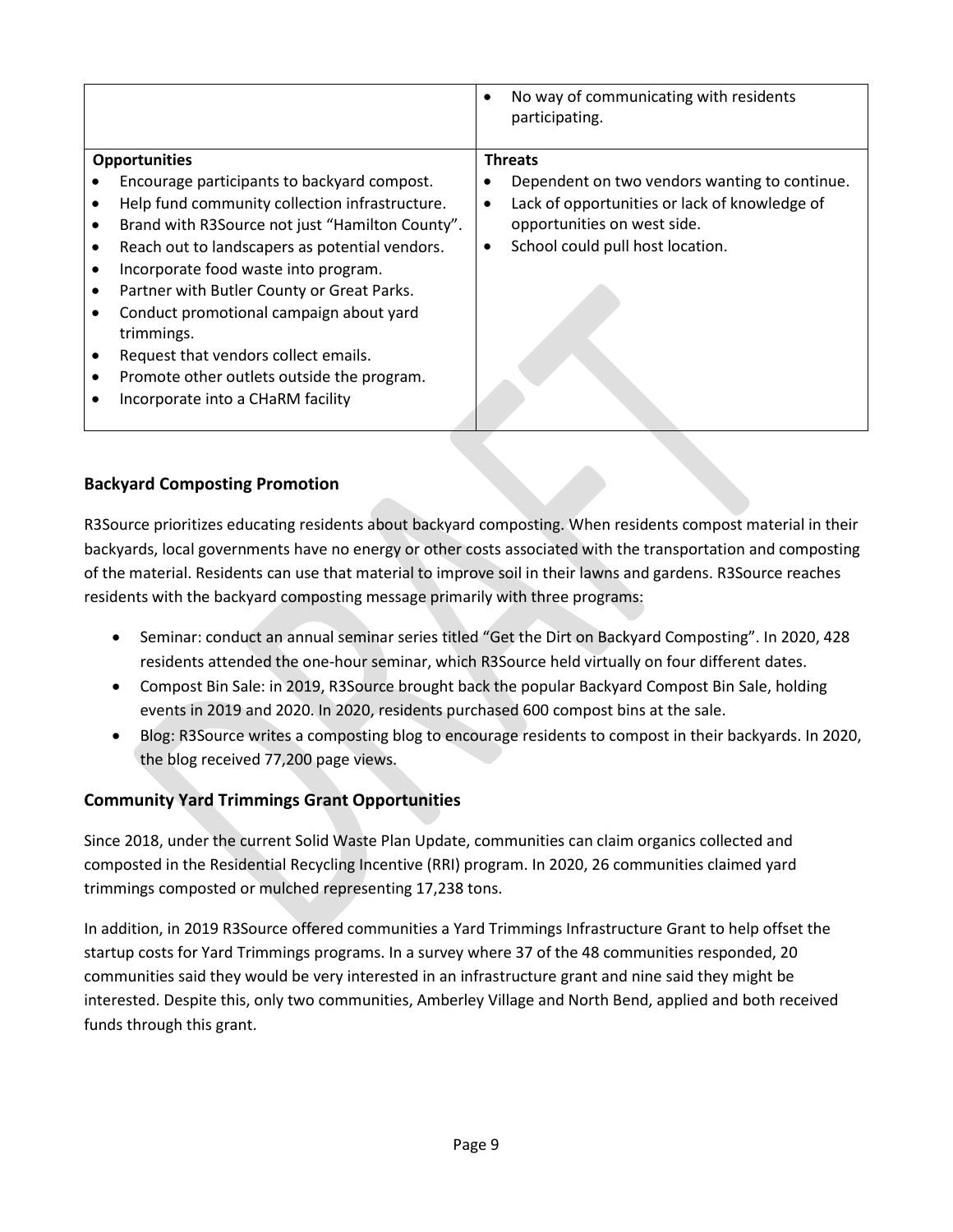## **Yard Trimmings Gap Analysis and Solutions**

- **1. Encourage communities to maintain or adopt curbside collection of yard trimmings.** Use of the three yard trimmings drop-off sites is limited to those residents with vehicles large enough to transport materials, whereas curbside collection receives a much higher participation.
	- $\triangleright$  Shift funding away from the yard trimmings drop-off sites and to communities to operate yard trimmings program on the community level.
	- ➢ Reinstitute the Yard Trimmings Infrastructure Grant program to help fund community collection programs. Fund could be used to purchase carts for yard trimmings collection or other equipment.

#### **2. Decrease cost of Yard Trimmings Drop-Off program.**

- ➢ Condense the yard trimmings sites to one central site similar to Montgomery County.
- ➢ Find a business on the west-side of Hamilton County, such a landscaping business, to host a site with mutual benefit similar to the east side location.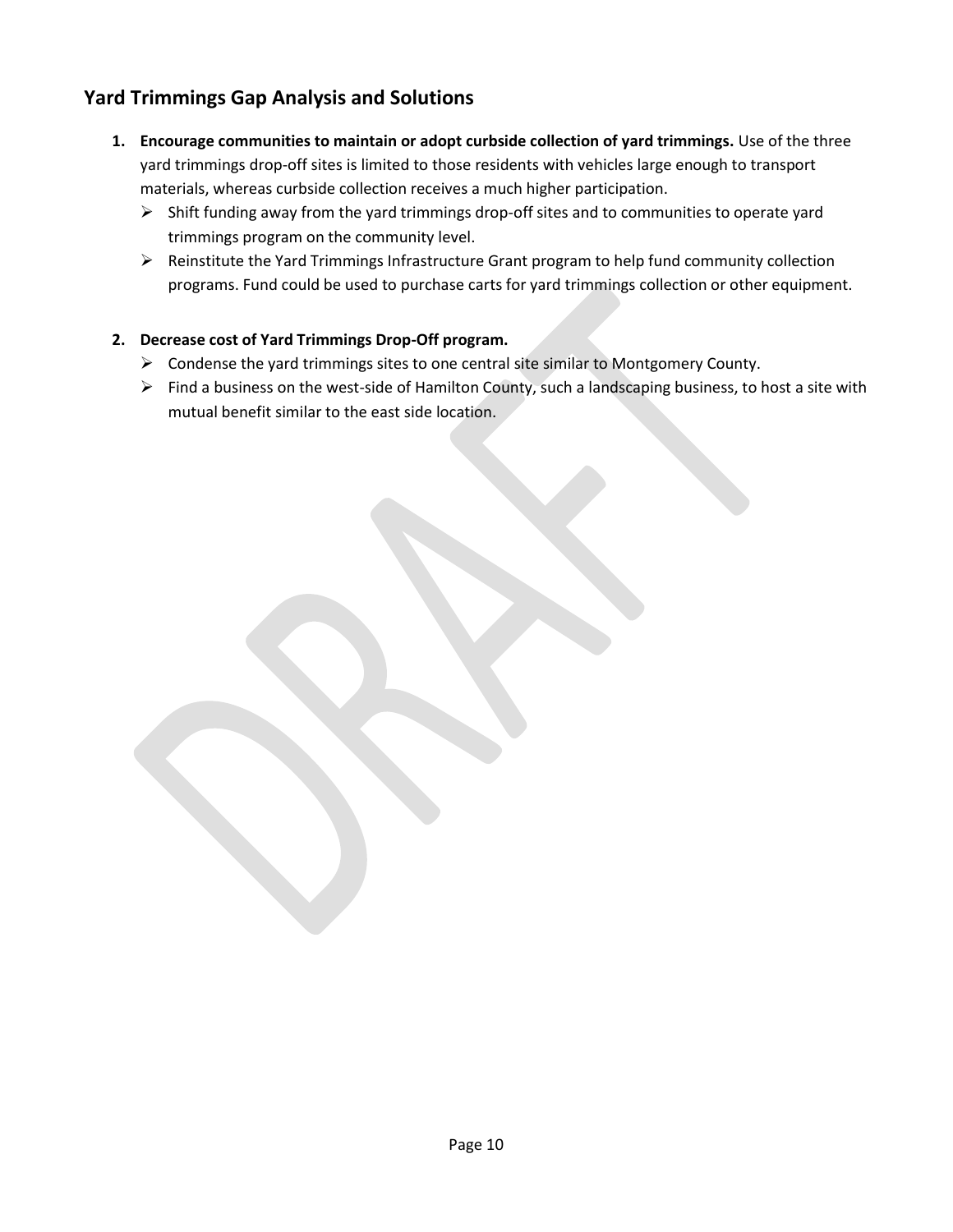# **Household Hazardous Waste (HHW)**

In the 2018 waste characterization study at Rumpke Sanitary Landfill, household hazardous waste (HHW) comprised 0.5% of the residential waste landfilled.<sup>i</sup> Although a small percentage, this equates to about 1,378 tons of automotive fluids, non-latex paint, lead-acid batteries, and other HHW in 2020.

#### **HHW Drop-Off Program**

Historically, R3Source has offered a variety of programs to help residents recycle or dispose of HHW. These range from one-day events to promoting permanent outlets to holding a semi-permanent program. Table 9 gives an overview of the results of the one-day events and the semi-permanent program by year. In years not listed in Table 9, R3Source did not hold an event but promoted permanent outlets for materials.

| Table 9: HHW Results and Costs for One-Day Events (shaded) and the Semi-Permanent Program |                     |                                  |           |                         |            |          |
|-------------------------------------------------------------------------------------------|---------------------|----------------------------------|-----------|-------------------------|------------|----------|
| Year                                                                                      | <b>Participants</b> | <b>Waste Recovered</b><br>(tons) | Cost      | No. of<br><b>Events</b> | Cost/Event | Cost/Ton |
| 1995                                                                                      | 7,421               | 306                              | \$716,377 | 12                      | \$59,698   | \$2,341  |
| 1996                                                                                      | 6,499               | 517                              | \$565,091 | $\overline{4}$          | \$141,273  | \$1,093  |
| 1997                                                                                      | 4,854               | 427                              | \$440,140 | 5                       | \$88,028   | \$1,031  |
| 2000                                                                                      | 1,340               | 91                               | \$105,173 | $\overline{2}$          | \$52,587   | \$1,156  |
| 2003                                                                                      | 8,220               | 534                              | \$438,574 | $\overline{4}$          | \$109,644  | \$821    |
| 2004                                                                                      | 2,798               | 146                              | \$78,031  | ---                     | ---        | \$534    |
| 2005                                                                                      | 7,606               | 325                              | \$173,893 | ---                     | ---        | \$535    |
| 2006                                                                                      | 10,272              | 492                              | \$224,959 | ---                     | ---        | \$457    |
| 2007                                                                                      | 9,288               | 525                              | \$264,480 | ---                     | ---        | \$504    |
| 2008                                                                                      | 10,511              | 585                              | \$299,621 | ---                     | ---        | \$512    |
| 2009                                                                                      | 9,127               | 594                              | \$259,635 | ---                     | ---        | \$437    |
| 2010                                                                                      | 4,096               | 132                              | \$118,987 | ---                     | ---        | \$901    |
| 2011                                                                                      | 4,044               | 226                              | \$93,341  | ---                     | ---        | \$413    |
| 2012                                                                                      | 5,869               | 299                              | \$131,054 | ---                     |            | \$438    |
| 2013                                                                                      | 5,727               | 341                              | \$123,131 | ---                     | ---        | \$361    |
| 2014                                                                                      | 1,597               | 57                               | \$94,300  | $\mathbf{1}$            | \$94,300   | \$1,654  |
| 2015                                                                                      | 1,570               | 57                               | \$89,219  | $\mathbf{1}$            | \$89,219   | \$1,565  |
| 2018                                                                                      | 2,151               | 75                               | \$81,692  | ---                     |            | \$1,089  |
| 2019                                                                                      | 3,618               | 131                              | \$161,144 | ---                     | ---        | \$1,230  |
| 2020                                                                                      | 1,610               | 55                               | \$134,927 | $\mathbf{1}$            | \$134,927  | \$2,453  |

As seen in Table 9, the year of highest participation in an HHW program was 2008 with 10,511 participants. This represents about 3.20% of the households in Hamilton County. In 2020, 1,610 households participated representing about 0.47% of the households in Hamilton County. Nationally, HHW events only reach 1% to 2% of the population.

If most households are not using the R3Source program, they likely fall into at least one of four categories: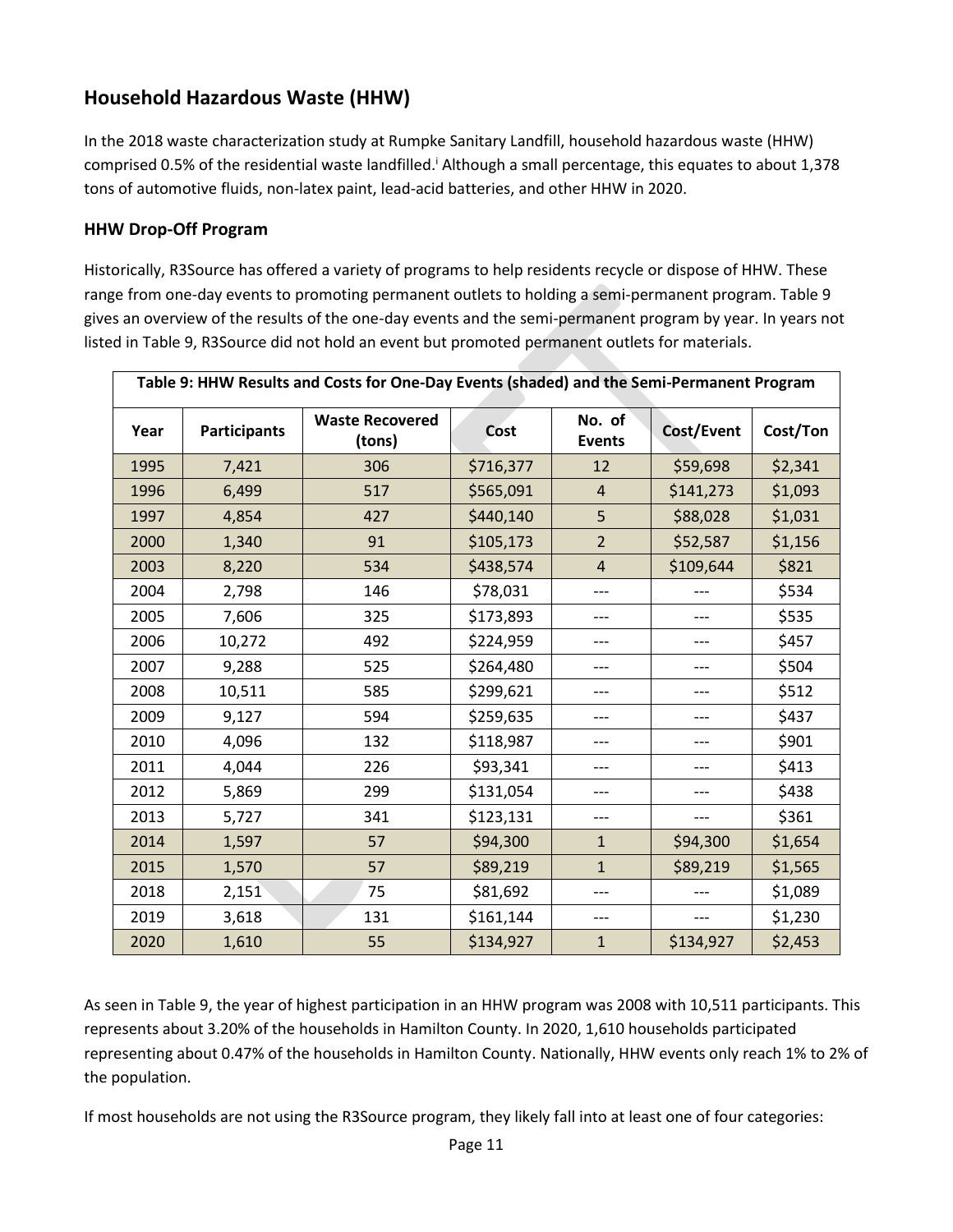- They find alternative recycling or disposal outlets.
- They dispose of HHW in the trash or down the drain.
- They store the material in their homes.
- They use up or never purchase hazardous household products.



# **Figure 5: Breakdown of HHW Collected in 2020**

Figure 5 gives a breakdown of the material collected from the 2020 one-day event. Paints and paint-related materials (even though the program does not accept latex paint) consistently rank as the largest category of materials received.

R3Source has never assessed a user fee for this program. In early 2015, R3Source conducted an online survey to determine if residents would be willing to pay a user fee of \$10, \$15, or \$20. Just over 70% of 1,745 respondents said they would be willing to pay a user fee with the most preferred fee being \$10. However, many of the residents surveyed added comments suggesting that both R3Source's and Hamilton County's image would be compromised by charging a user fee. Because a \$10 fee would have only raised \$16,000 in 2014 and not nearly covered the full cost of the program (\$94,300), R3Source chose to not consider a user fee in 2015.

R3Source promoted the HHW program in 2020 via following techniques:

- Social media
- Email
- Postcards mailed to residents on our mailing list
- Website
- Email to several Jewish schools, synagogues and community centers explaining the Friday option
- Flyer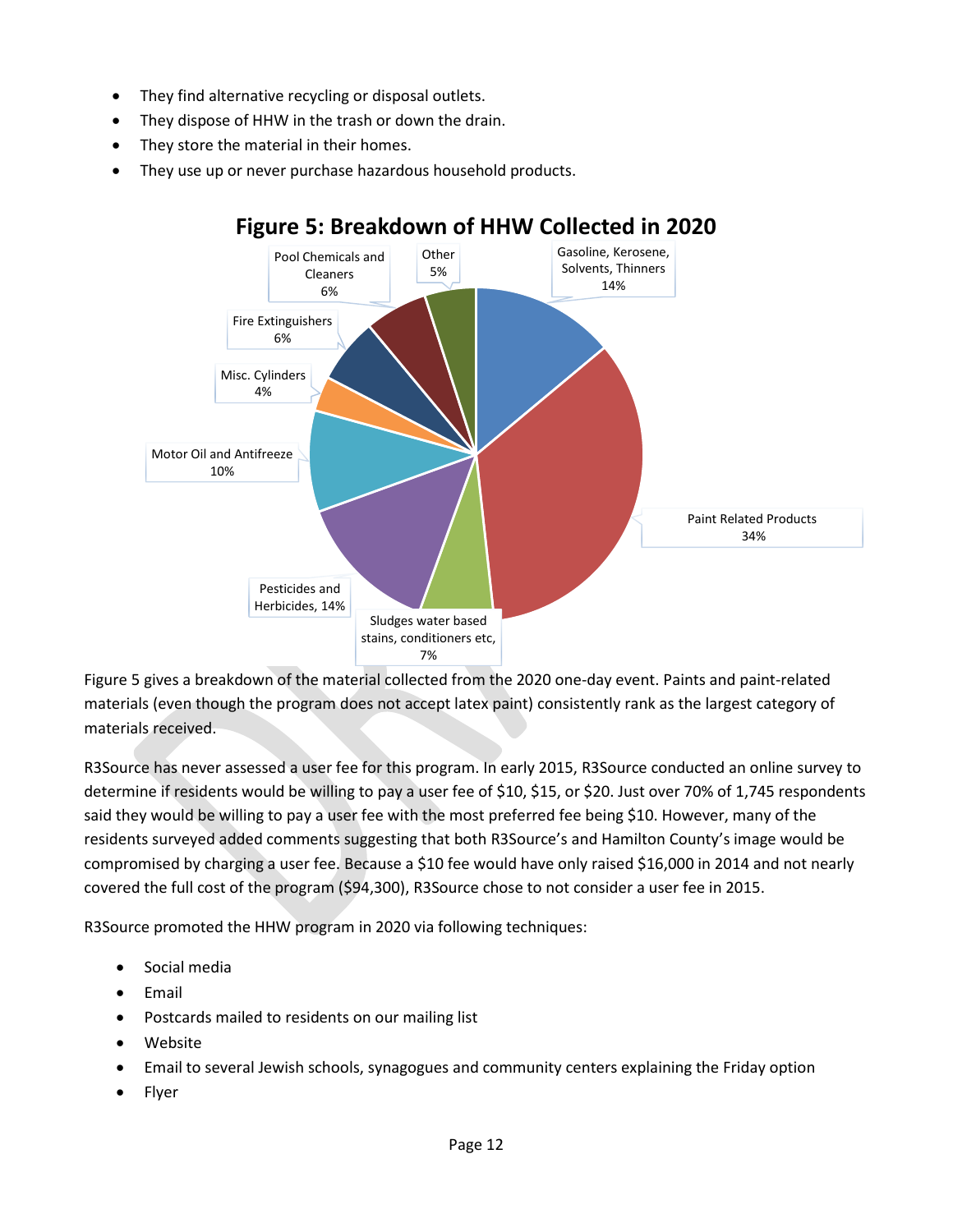The 2020 HHW program cost \$84 per household. If just 10% of the households in Hamilton County participated, the cost could run \$2.8 million. An alternative program would have to be devised to allow for greater participation.

#### **Comparison to other Solid Waste District's Programs**

The only solid waste district neighboring Hamilton County that conducts a HHW program is Butler County. They operate a semi-permanent drop-off. Warren County does not offer a HHW program to their residents and Adams-Clermont County offers a voucher that is rarely redeemed by residents.

Cuyahoga County partners with 59 communities in their district to offer local, more frequent, collection events for disposal of HHW. This is possible because many of the communities in Cuyahoga have the staff, facilities, and equipment to conduct these events. Cuyahoga then covers the cost of recycling and disposal of the HHW. Cuyahoga County does not accept latex paint in their HHW program.

Montgomery County collects HHW from residents two days per week all year round at their transfer facility. They contract the collection, recycling, and disposal to a hazardous waste company.

| Table 10: Comparison of Solid Waste Management District HHW Program Costs and Tons |                               |                     |              |  |
|------------------------------------------------------------------------------------|-------------------------------|---------------------|--------------|--|
| <b>Solid Waste District</b>                                                        | <b>Tons Collected in 2020</b> | <b>Cost in 2020</b> | Cost per Ton |  |
| <b>Hamilton County</b>                                                             | 55                            | \$134,927           | \$2,453      |  |
| <b>Butler County</b>                                                               | 51                            | \$84,889            | \$1,665      |  |
| Cuyahoga County                                                                    | 185                           | \$302,227           | \$1,634      |  |
| <b>Montgomery County</b>                                                           | 382                           | \$285,417           | \$747        |  |

## **Comparison with Reference Year in Current Plan (2014)**

| As seen in Table 11, participation |                       |           |                                                 |           |  |  |
|------------------------------------|-----------------------|-----------|-------------------------------------------------|-----------|--|--|
| in the 2020 one-day event was      |                       |           | Table 11: HHW Drop-Off Program 2009, 2014, 2020 |           |  |  |
| similar to participation in the    |                       | 2009      | 2014                                            | 2020      |  |  |
|                                    | <b>Tons Collected</b> | 594       | 57                                              | 55        |  |  |
| 2014 one-day event and lower       | Households            | 9,127     | 1.597                                           | 1,610     |  |  |
| than in the semi-permanent         | Costs                 | \$259,635 | \$94,300                                        | \$134,927 |  |  |
| program in 2009.                   | Cost per Ton          | \$437     | \$1,654                                         | \$2,453   |  |  |

| Table 12: Strengths and Weaknesses of One-Day HHW Drop-Off Event |                                               |                                                             |  |  |  |
|------------------------------------------------------------------|-----------------------------------------------|-------------------------------------------------------------|--|--|--|
| <b>Strengths</b>                                                 |                                               | Weaknesses                                                  |  |  |  |
|                                                                  | One-day event encourages people to get rid of | High cost per ton disposed.<br>٠                            |  |  |  |
|                                                                  | HHW now.                                      | Only available one day per year.<br>$\bullet$               |  |  |  |
|                                                                  | Clear hierarchy which favors reuse and        | Low percentage of participation by Hamilton<br>$\bullet$    |  |  |  |
|                                                                  | recycling.                                    | County households.                                          |  |  |  |
|                                                                  | Site centrally located.                       | Only available to residents with vehicles.<br>٠             |  |  |  |
|                                                                  | Popular program among communities.            | Many residents are unaware of the program.<br>٠             |  |  |  |
|                                                                  | Helps prevent pollution to soil and water.    | Residents want to use program for latex paint,<br>$\bullet$ |  |  |  |
|                                                                  | Popular among residents who participate.      | which is not a hazardous waste.                             |  |  |  |
|                                                                  | Protects waste haulers.                       | Requires significant staff time.<br>$\bullet$               |  |  |  |
|                                                                  | Reduces risk of dumping into sewer system.    | Does not cover disaster events.<br>$\bullet$                |  |  |  |
|                                                                  | Promotion increases brand exposure for        |                                                             |  |  |  |
|                                                                  | R3Source.                                     |                                                             |  |  |  |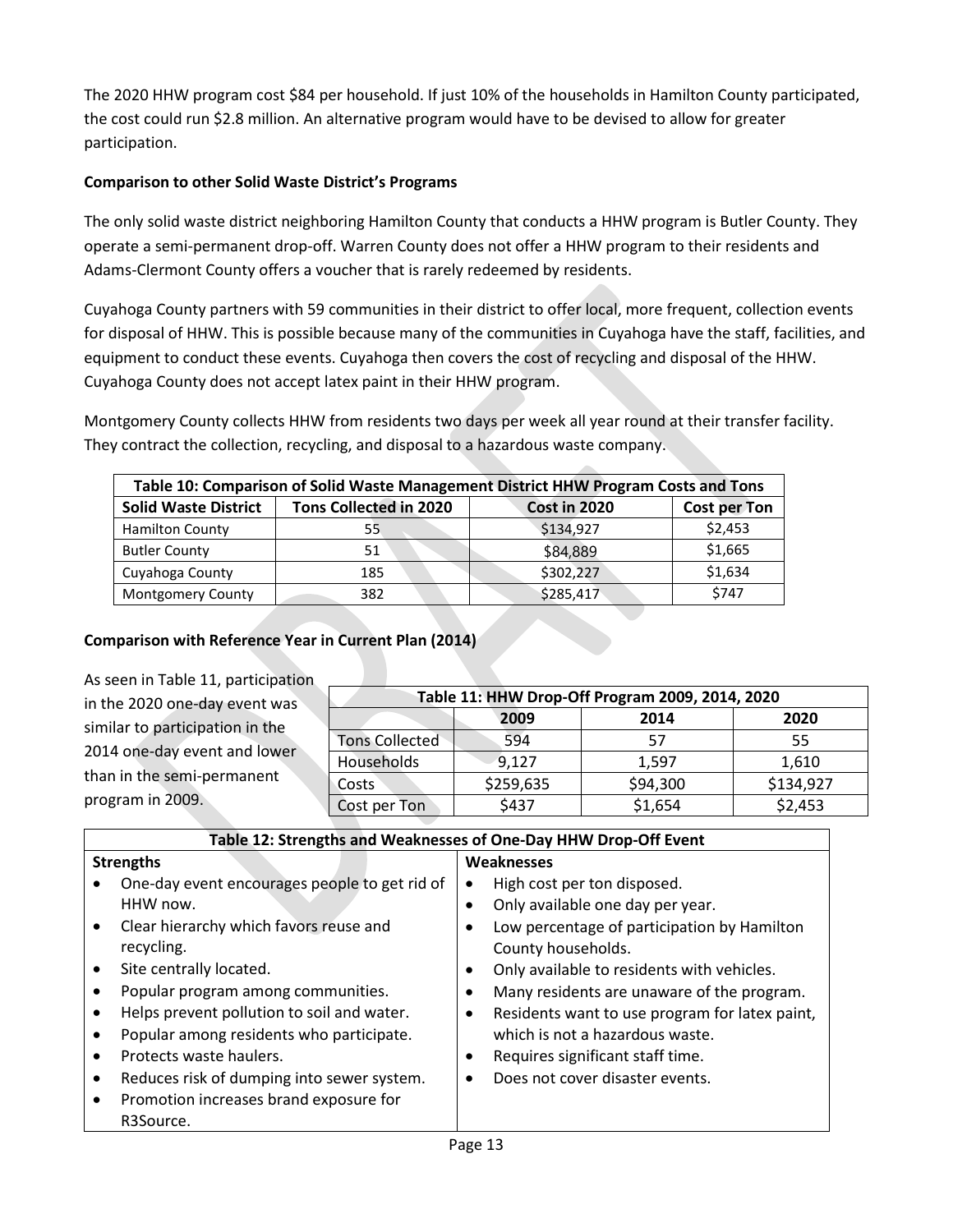|                      | Addresses a difficult and confusing waste<br>stream.                                                 | $\bullet$ | Because there is no charge, residents don't<br>understand the real cost of disposal of the<br>products they are purchasing.<br>Many of the same residents participate every<br>year. |  |  |
|----------------------|------------------------------------------------------------------------------------------------------|-----------|--------------------------------------------------------------------------------------------------------------------------------------------------------------------------------------|--|--|
| <b>Opportunities</b> |                                                                                                      |           | <b>Threat</b>                                                                                                                                                                        |  |  |
|                      | Increase educational signage during event.                                                           |           | Congregating hazardous waste in one location                                                                                                                                         |  |  |
|                      | Find partner organization with a facility to<br>conduct a semi-permanent event.                      |           | from so many residents could result in an<br>accident.                                                                                                                               |  |  |
|                      | No longer accept motor oil to reduce cost.                                                           |           | If program is discontinued, residents will be                                                                                                                                        |  |  |
|                      | Charge a fee.                                                                                        |           | upset and increase in hotline calls.                                                                                                                                                 |  |  |
|                      | Create a grant program for communities to<br>conduct their own events (would be more<br>accessible). | $\bullet$ | Dangerous material could end up in the landfill<br>or dumped in environment.<br>Setting a precedent that government will pay                                                         |  |  |
|                      | Have reuse space for products with useful life.                                                      |           | for HHW disposal.                                                                                                                                                                    |  |  |
|                      | Increase spending on education campaign                                                              |           | Funds could be used for programs that increase                                                                                                                                       |  |  |
|                      | instead.                                                                                             |           | landfill diversion more cost-effectively.                                                                                                                                            |  |  |
|                      | Provide attendees with materials on how much<br>program costs.                                       |           |                                                                                                                                                                                      |  |  |

## **Privately-Provided HHW Recycling and Disposal Options**

A large number of outlets exist for residents to safely recycle or dispose of certain types of HHW. Motor oil, antifreeze, batteries, compact fluorescent lights (CFLs), fire extinguishers, fuel, and propane tanks all have outlets, typically at low or no cost. One business exists that will accept HHW from residents for a fee. All of these outlets are listed on the R3Source website: [www.hamiltoncountyrecycles.org/297/Household-Hazardous-](http://www.hamiltoncountyrecycles.org/297/Household-Hazardous-Products)[Products.](http://www.hamiltoncountyrecycles.org/297/Household-Hazardous-Products)

## **Campaign to Reduce HHW**

R3Source has partnered with the Hamilton County Soil and Water Conservation District to launch a campaign called TAKE Back Your Home. The idea is to give residents actionable steps to reduce the purchase of products that become hazardous waste and encourage proper storage and disposal. The campaign has several videos and a dedicated website: [www.takebackyourhome.org/.](http://www.takebackyourhome.org/)

## **HHW Gap Analysis and Solutions**

- **1. Promote HHW reduction.** Applying the reduce-reuse-recycle hierarchy to HHW, R3Source should encourage reduction of HHW first and foremost before promoting reuse, recycling, and disposal. R3Source could conduct more outreach and create more tools to promote smart purchasing of hazardous products (only buy what you need) and promotion of alternatives to hazardous products that have no convenient or free disposal outlet (for example, pesticides and fertilizers).
	- $\triangleright$  Spend the program budget promoting HHW reduction and less toxic alternatives to the hazardous products being purchased. This could include many paid promotion opportunities such as direct mail, radio, and print advertising.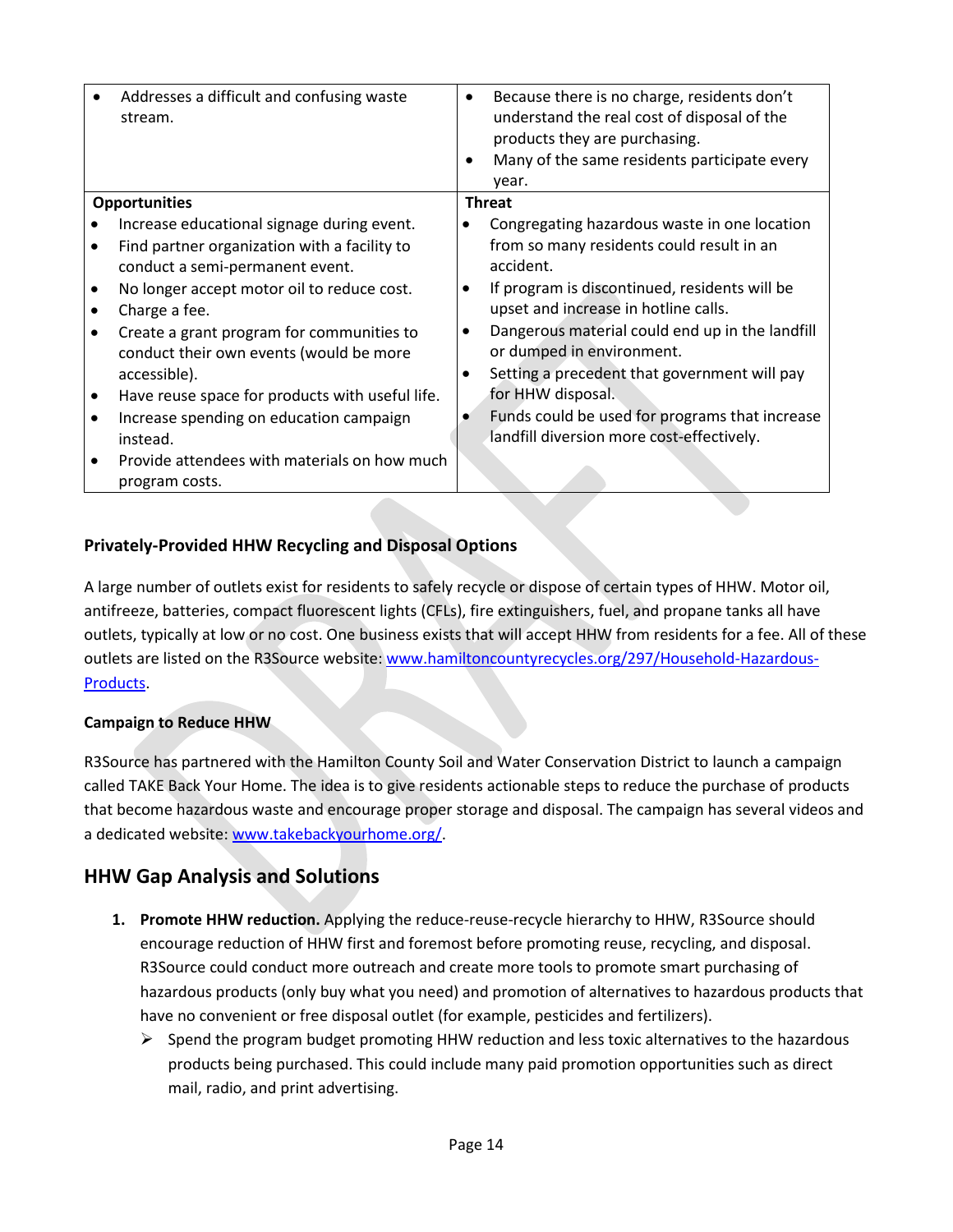- $\triangleright$  Use low- or no-cost promotion techniques such as our website, social media, and email. Solicit community support on their websites and newsletters. Work with retailers to see if they would promote waste reduction in their stores.
- **2. Promote Alternative HHW Outlets.** Many outlets for certain types of HHW exist (e.g., motor oil, CFL bulbs, batteries). R3Source could promote these outlets more heavily instead of conducting a drop-off program. R3Source currently promotes these outlets on our website in list form.
	- $\triangleright$  Spend program budget promoting alternative outlets for HHW.
	- $\triangleright$  Use low- or no-cost promotion techniques such as our website, social media, and email. Distribute information identifying alternative outlets at events attended by R3Source staff. Include promotion of alternative outlets on any HHW promotion.
	- ➢ Create an app for mobile phones that would tell people where they can recycle/dispose of a material.
- **3. Increase awareness of the HHW disposal issue at the state level.** Hamilton County is not the only district struggling to fund HHW collection and reaching only a small portion of the population. If Ohio passed producer responsibility legislation requiring companies to create a safe disposal or recycling outlet if they manufacture hazardous products, then the cost burden of disposal would be on the manufacturer and the consumer choosing to purchase the product. Similar programs usually require outlets at the store of purchase making disposal easy and convenient for residents and achieving greater participation.

# **Electronic Waste**

Residents and businesses in Hamilton County have access to many electronics recycling options. R3Source maintains a web page with updated permanent outlets and events as they arise. R3Source used to hold annual electronics collection and recycling programs but ended the programs in January 2014 because the private sector was fulfilling this need.

# **Conclusions**

During R3Source's analysis of the difficult to manage waste streams, two areas arose that seem to require legislation or cooperation on a statewide level rather than a district level. Both scrap tires and household hazardous waste could benefit from state-level action. Programs for all these waste streams are costly and result in varying levels of success. As seen in Table 13, the Yard Trimmings Drop-off program, although the costliest, achieves a lower cost per ton and higher participation. Household hazardous waste requires significant staff time, achieves low participation, and has the highest cost per ton of any of the special waste streams.

| Table 13: Results and Costs of Special Waste Stream Collection in 2020 |                       |           |              |  |  |  |
|------------------------------------------------------------------------|-----------------------|-----------|--------------|--|--|--|
|                                                                        | <b>Tons Collected</b> | Cost      | Cost per ton |  |  |  |
| Scrap Tire                                                             | 47                    | \$17,187  | \$366        |  |  |  |
| Yard Trimmings Drop-Off Program                                        | 3,870                 | \$231,886 | \$60         |  |  |  |
| Household Hazardous Waste Drop-Off                                     | 55                    | \$134,927 | \$2,453      |  |  |  |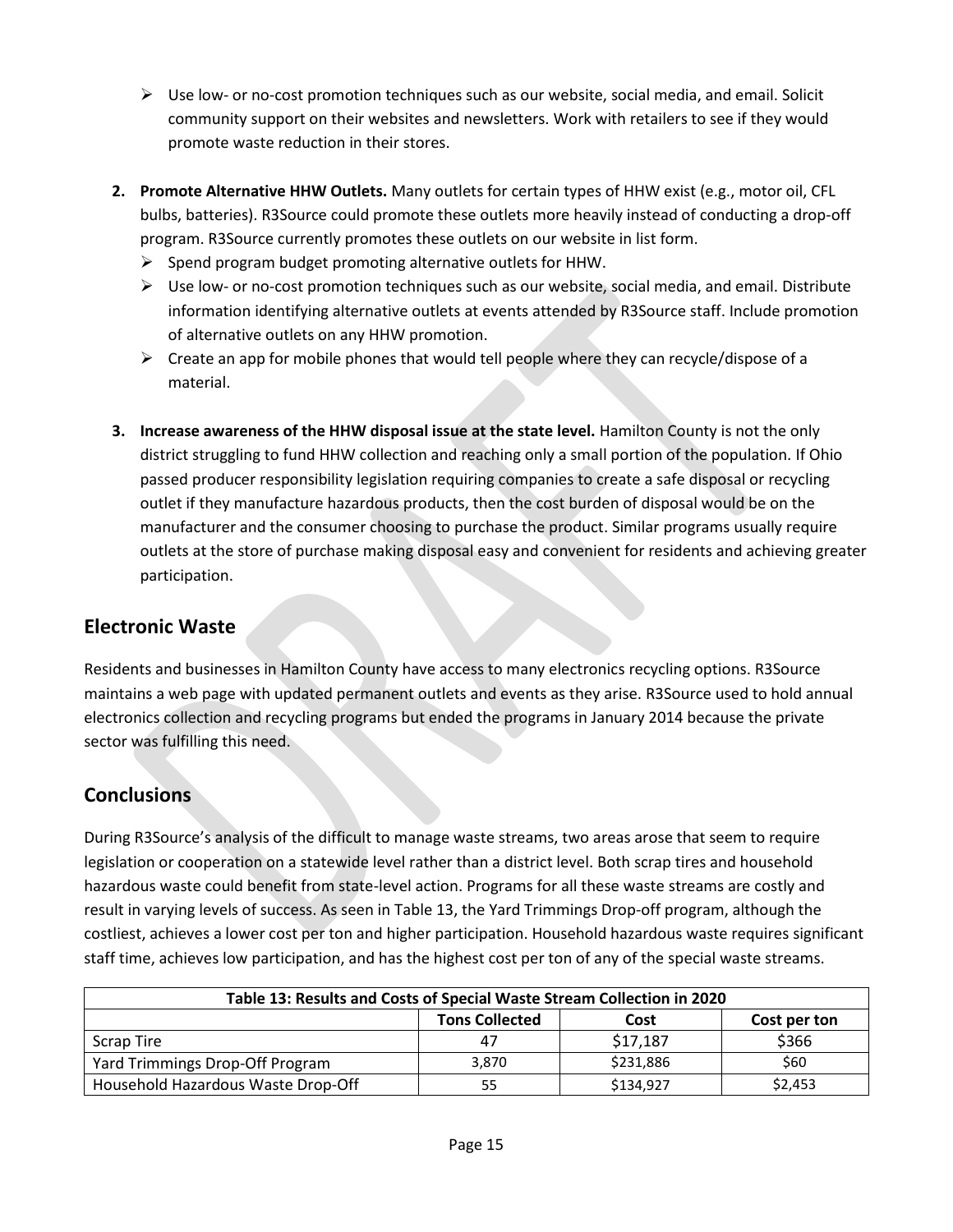Table 14 summarizes some potential R3Source actions to address the gaps identified in this analysis.

|                           | Table 14. Summary of Potential R3Source Actions to Address Identified Gaps |                                                         |                                                                        |                                                                           |  |  |  |
|---------------------------|----------------------------------------------------------------------------|---------------------------------------------------------|------------------------------------------------------------------------|---------------------------------------------------------------------------|--|--|--|
|                           |                                                                            | <b>Infrastructure Improvement</b><br><b>Suggestions</b> | <b>Gap Addressed</b>                                                   | <b>R3Source Program</b>                                                   |  |  |  |
|                           | $\mathbf{1}$                                                               | Improve existing scrap tire fee<br>system               | Illegal scrap tire dumping still<br>persists                           | Work with stakeholders on<br>statewide program                            |  |  |  |
| Scrap Tire                |                                                                            | Improve availability of existing<br>drop-offs           | 28 communities offer no scrap                                          | Work with communities to<br>partner with neighbors                        |  |  |  |
|                           | $\overline{2}$                                                             |                                                         | tire program                                                           | Help host communities fund<br>extra cost                                  |  |  |  |
|                           | 1                                                                          | Encourage community<br>collection of yard trimmings     | Many residents do not have                                             | Shift some funding from Drop-<br>Off sites to community-based<br>programs |  |  |  |
|                           |                                                                            |                                                         | access to vehicles capable of<br>hauling yard trimmings to drop<br>off | <b>Reinstate Yard Trimmings</b><br><b>Infrastructure Grant</b>            |  |  |  |
| Yard Trimmings            |                                                                            |                                                         |                                                                        | Provide yard trimmings drop-<br>off for communities                       |  |  |  |
|                           | $\overline{2}$                                                             | Decrease cost of yard trimmings                         | Yard trimmings program is                                              | Condense to one location                                                  |  |  |  |
|                           |                                                                            | drop-off program                                        | costly                                                                 | Reduce number of sites                                                    |  |  |  |
|                           | 1                                                                          | Promote HHW reduction                                   | Little focused effort given to<br>promoting HHW reduction              | <b>Budget funds for HHW</b><br>reduction promotion                        |  |  |  |
| Household Hazardous Waste |                                                                            |                                                         |                                                                        | Promote with low- or no-cost<br>promotion resources                       |  |  |  |
|                           | $\overline{2}$                                                             | Promote alternative HHW<br>outlets                      | Little focused effort given to                                         | <b>Budget funds for HHW</b><br>alternative outlet promotion               |  |  |  |
|                           |                                                                            |                                                         | promoting alternative outlets<br>for HHW                               | Promote with low- or no-cost<br>promotion resources                       |  |  |  |
|                           | $\overline{3}$                                                             | Increase awareness of HHW at<br>state level             | HHW programs are costly and<br>participation is low                    | Work with state to create<br>producer responsibility<br>legislation       |  |  |  |

# **Questions for Policy Committee**

- ➢ Fourteen communities do not provide some type of separate yard trimmings program. Should R3Source shift funds budgeted for the Yard Trimmings Drop-Offs to encourage more community collection?
- $\triangleright$  Should some of the carryover funds be used to help communities build yard trimmings collection infrastructure?
- ➢ Should R3Source continue HHW collection program in long term given it only reaches, at most, 3% of the population?
- ➢ Should we concentrate more efforts and paid advertising to promote HHW reduction and alternative outlets instead of our current HHW drop-off program?